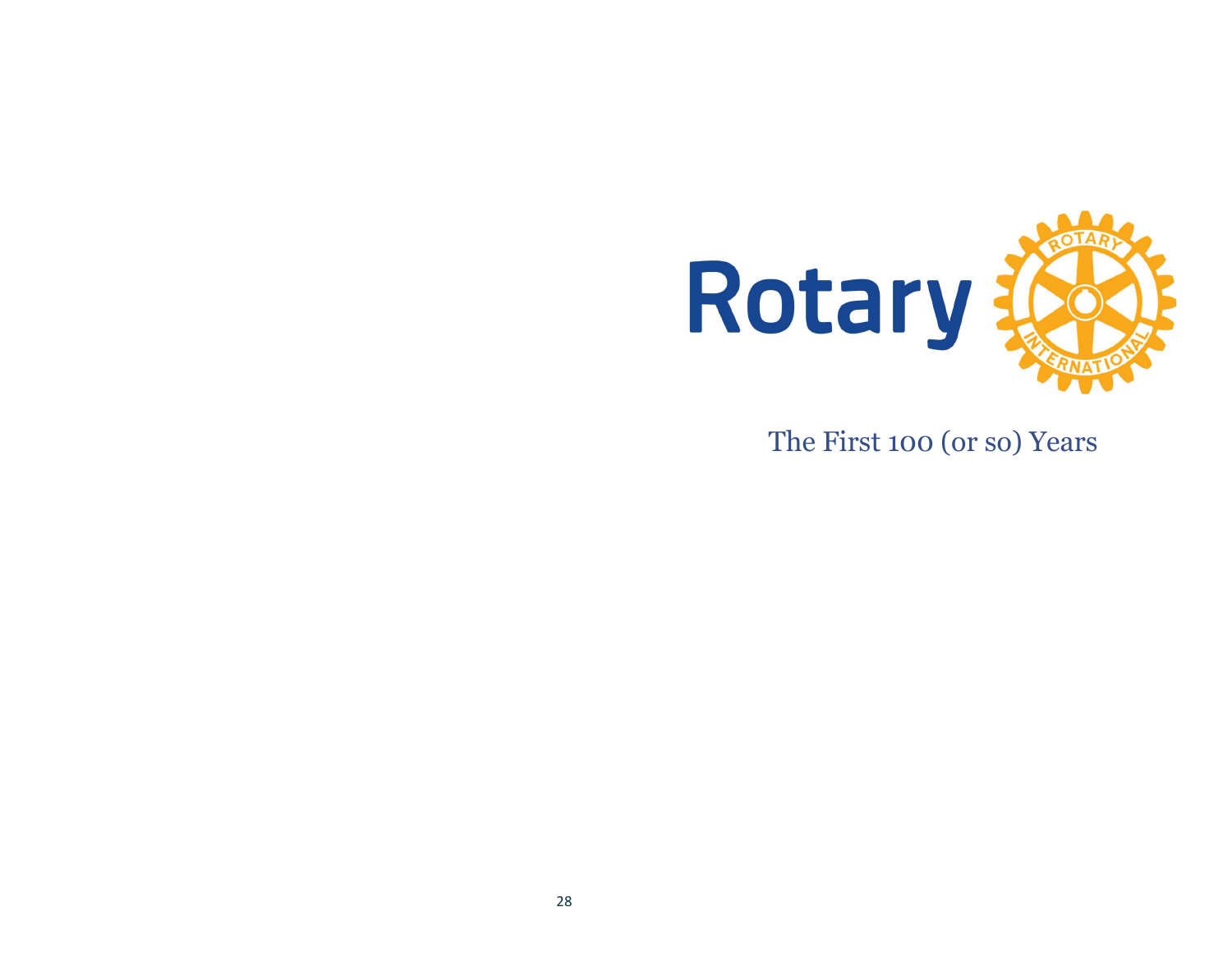For more Rotary History, visit the Rotary Global History Fellowship at https://www.rghfhome.org/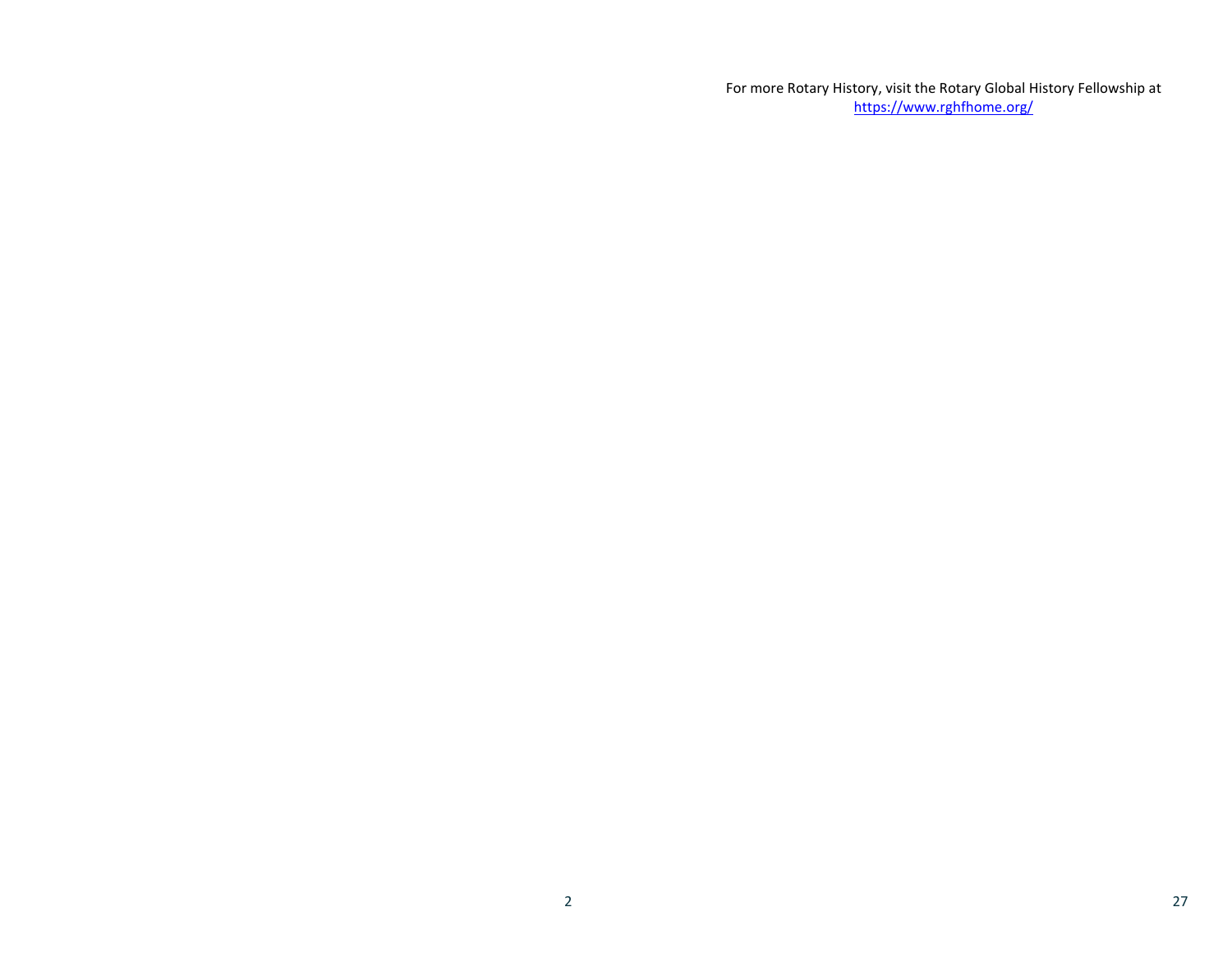| 1868 | Paul Percy Harris is born in Racine, Wisconsin<br>on 19 April to George H. and Cornelia E. Harris.<br>(There is a complete, illustrated history timeline<br>on Paul Harris, his family, Rotary and his career<br>at www.rghfhome.org/first100/presidents/191<br>Oharris/paulharris)                      |
|------|----------------------------------------------------------------------------------------------------------------------------------------------------------------------------------------------------------------------------------------------------------------------------------------------------------|
| 1870 | Paul's client, friend, and founding<br>member Silvester Schiele is born on 29 June.<br>"Silvester Schiele, my most intimate Chicago<br>friend, and one of the three who first met with<br>me, was made our first president, and has been<br>a constant member." Paul Harris, from "My<br>Road to Rotary" |
| 1871 | Paul and his older brother Cecil are brought to<br>live with his grandparents, Howard and Pamela<br>Rustin Harris in Wallingford, Vermont.                                                                                                                                                               |
| 1872 | "The advancement of international<br>understanding, goodwill and peace through a<br>world fellowship of business and professional<br>persons united in the ideal of service."<br>- The Fourth Object of Rotary initially<br>composed by Donald MacRae, born 13 June<br>1872.                             |
|      | Just one day later, James Wheeler Davidson,<br>was born 14 June 1872. An American born,<br>Calgary Rotarian who carried Rotary "Around<br>the World"                                                                                                                                                     |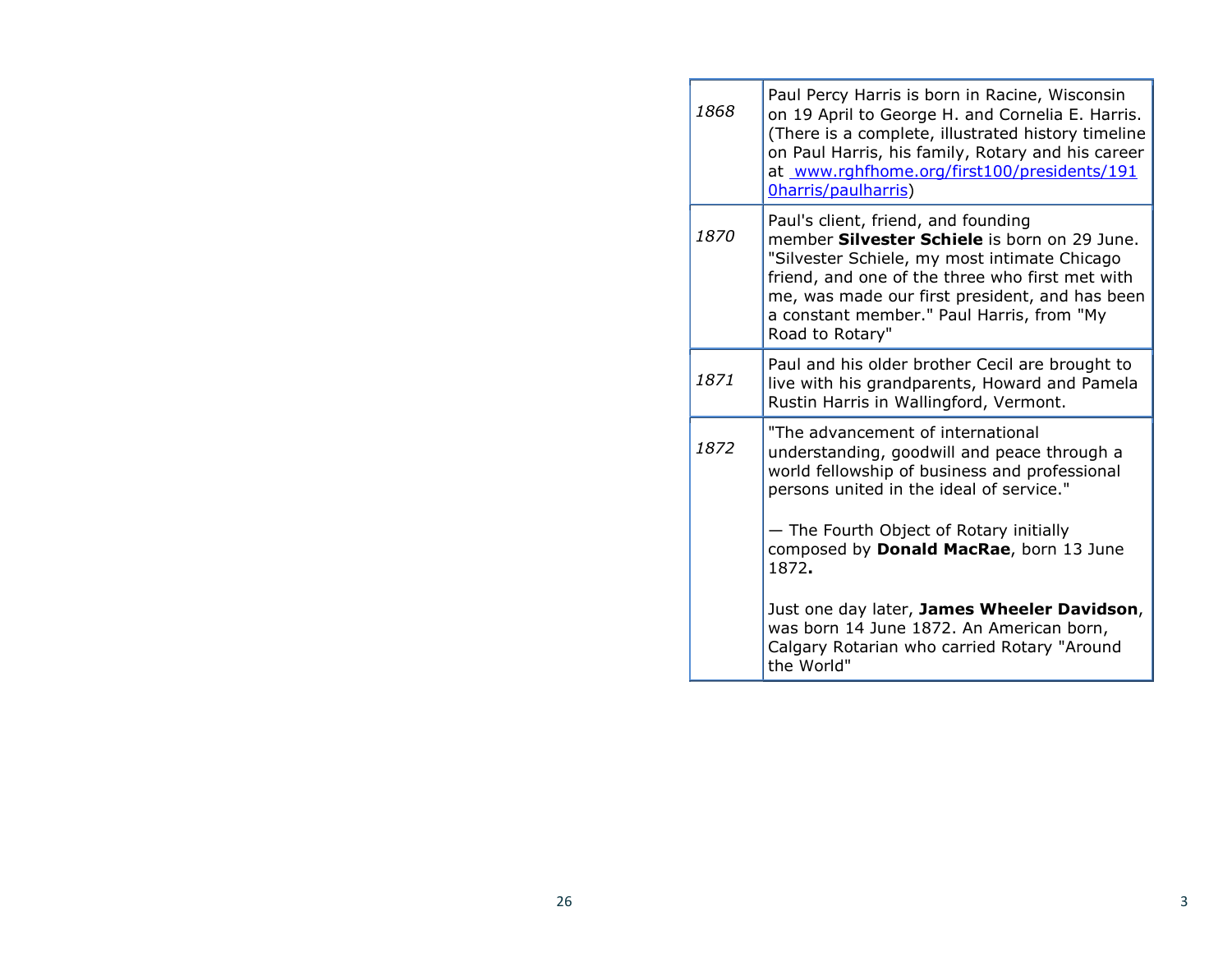| 1888 | While Paul is at Princeton, Howard Harris dies<br>March 17th, 1888. Paul's grandfather had given<br>him a road map for success in life. He had<br>taught him one thing above all else. That was<br>"Tolerance."                                                                                                                                                                          |
|------|------------------------------------------------------------------------------------------------------------------------------------------------------------------------------------------------------------------------------------------------------------------------------------------------------------------------------------------------------------------------------------------|
|      | "I think I inherited something of grandfather's<br>broad spirit of tolerance. Grandfather was an<br>ambassador of good-will in the eyes of the<br>youngster who sat at his table during his<br>impressionable years; he never spoke evil of<br>any man nor of any man's religion or politics."<br>from "My Road to Rotary", by Paul Harris, page<br>208, copyright Rotary International. |
| 1891 | Paul gains his law degree and upon hearing a<br>former law student tell his class, "Go to a small<br>town and make a fool of yourself for five years,<br>then go to the big city." Instead Paul gave<br>himself five years to see the world.                                                                                                                                             |
|      | (There is a complete, illustrated history timeline<br>on Paul Harris, his family, Rotary and his career<br>at www.rghfhome.org/first100/presidents/1910<br>harris/paulharris)                                                                                                                                                                                                            |
| 1896 | Harris arrives in Chicago. He becomes one of<br>Chicago's outstanding attorneys.                                                                                                                                                                                                                                                                                                         |
| 1900 | Invited to dinner by a fellow attorney, Paul<br>Harris is inspired to start an organization where<br>men of different professions could gather in<br>fellowship. He spends some five years<br>considering this possibility.                                                                                                                                                              |

2018 Brenda Marie Cressey begins her term as the first woman to serve as vice-chair of The Rotary Foundation. In April-June 2019 she serves as chair of the Foundation, the first woman appointed to this role.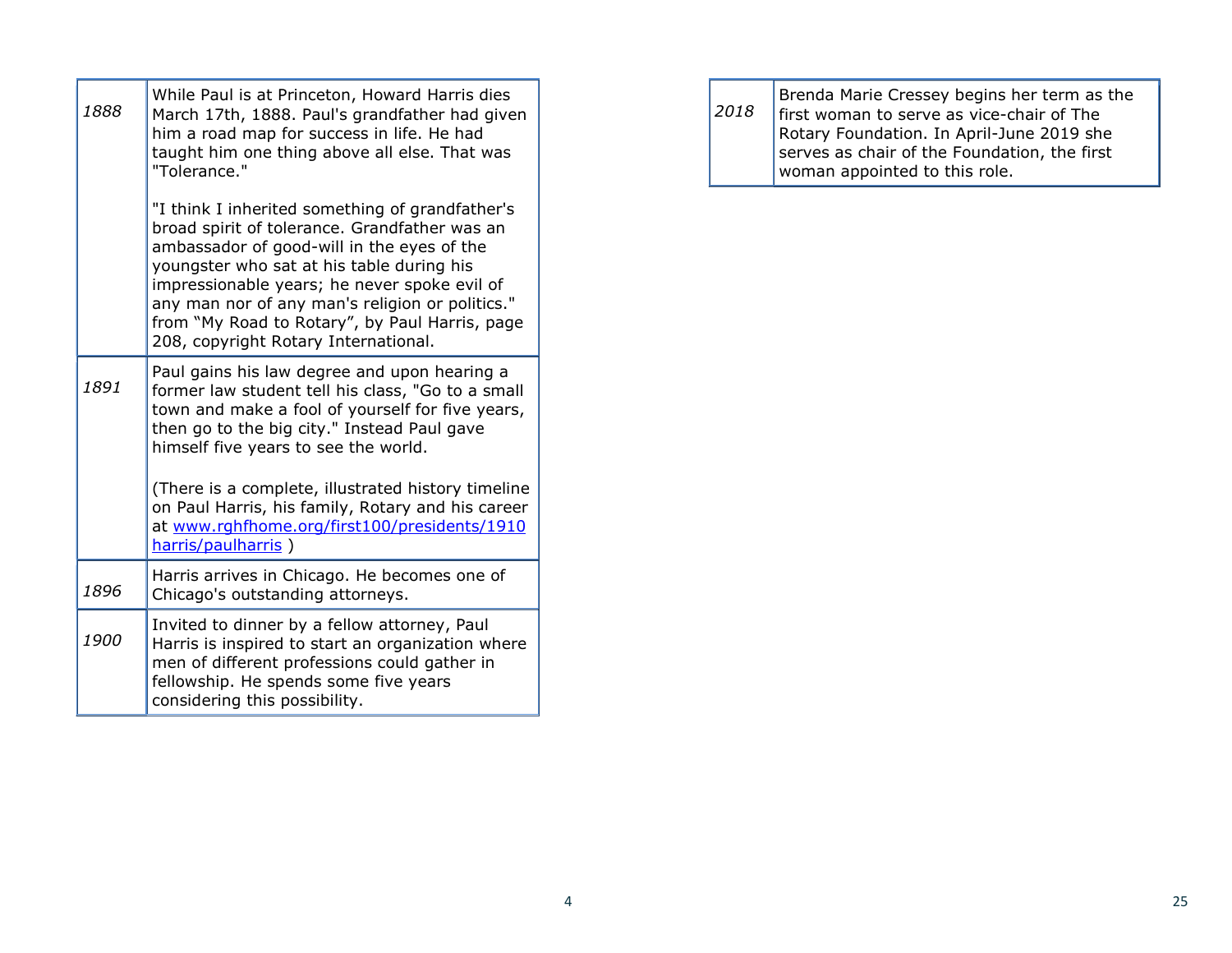| 2007 | The Rotary Foundation celebrates the<br>millionth Paul Harris Fellow by recognizing 34<br>individuals, one from each Rotary zone. The<br>donors receive plaques and certificates<br>honoring their contributions.                                                                                                                                                                                                                        | 1905<br>1 Club | First gathering, on Thursday evening, 23<br>February 1905 in Chicago, Illinois, U.S.A. by<br>attorney Paul P. Harris. Young Harris, fresh<br>from a wild five years as a reporter, actor,<br>cowboy, seaman, granite salesman, fruit picker<br>and hotel clerk, five years building a successful                                                                                                                                                                                                                                                              |
|------|------------------------------------------------------------------------------------------------------------------------------------------------------------------------------------------------------------------------------------------------------------------------------------------------------------------------------------------------------------------------------------------------------------------------------------------|----------------|---------------------------------------------------------------------------------------------------------------------------------------------------------------------------------------------------------------------------------------------------------------------------------------------------------------------------------------------------------------------------------------------------------------------------------------------------------------------------------------------------------------------------------------------------------------|
| 2008 | Rotary officially launches its effort to match a<br>US\$100 million challenge grant from the Bill &<br>Melinda Gates Foundation to help eradicate<br>polio.<br>In 2009, Rotary receives another grant of<br>\$255 million from the Gates Foundation and<br>launches Rotary's US\$200 Million Challenge to<br>match a portion of the grants and further<br>support efforts to End Polio Now.<br>Catherine Noyer-Riveau begins her term as |                | law practice, then had an idea. It was regarding<br>observations of success and respect which<br>could come from organizing professional<br>acquaintances. He had given this much thought<br>by the time he and Silvester Schiele walked<br>over to Gus Loehr's office, in Room 711 that<br>cold winter night in 1905, almost 9 years from<br>his arrival in Chicago. Several weeks later,<br>Schiele was elected the first president of Rotary<br>when the meeting was held in his office. Harris<br>suggested several names, one of them being<br>"Rotary." |
| 2009 | the first woman elected to the RI Board of<br>Directors.<br>Rotary celebrates the 100th RI Convention in<br>Birmingham, England. The event welcomes                                                                                                                                                                                                                                                                                      |                | Check out "The Boys of 1905" circa 1996 for a<br>brief history of those first members:<br>https://youtu.be/CNFe3hOUU1s                                                                                                                                                                                                                                                                                                                                                                                                                                        |
|      | guest speakers Archbishop Emeritus Desmond<br>Tutu, United Nations Secretary-General Ban<br>Ki-moon, actress and UNICEF goodwill<br>ambassador Mia Farrow, and renowned<br>primatologist and humanitarian Dr. Jane<br>Goodall.                                                                                                                                                                                                           | 1906           | Members agree to be on "first name" basis.<br>Singing introduced by Harry L.<br>Ruggles. Rotary "Wagon Wheel" emblem<br>adopted, the first of many<br>variations of "wheel<br>emblems" to be used by                                                                                                                                                                                                                                                                                                                                                          |
| 2010 | The centennial of Rotary in Canada, and<br>Rotary's claim as an international<br>organization. 2010 COL approves a Fifth<br><b>Avenue of Service, eClubs become</b><br>permanent, support recommended                                                                                                                                                                                                                                    |                | different clubs, until 1912, when a geared<br>wheel was adopted, this to be follow by<br>authorization of an official emblem (1924), a<br>wheel of six spokes, twenty-four cogs, and a<br>"keyway."                                                                                                                                                                                                                                                                                                                                                           |
| 2012 | for Comely Bank.<br>Elizabeth S. Demaray begins her term as RI<br>treasurer, the first woman to serve in this<br>position.                                                                                                                                                                                                                                                                                                               | 1907           | First community service project: a "public<br>comfort station" in Chicago near City Hall for<br>men and women. Harris writes that he was<br>pressured by both the saloon keepers and                                                                                                                                                                                                                                                                                                                                                                          |
| 2013 | Anne L. Matthews begins her term as the first<br>woman to serve as RI vice president.                                                                                                                                                                                                                                                                                                                                                    |                | lady's garment stores not to install such a<br>convenience.                                                                                                                                                                                                                                                                                                                                                                                                                                                                                                   |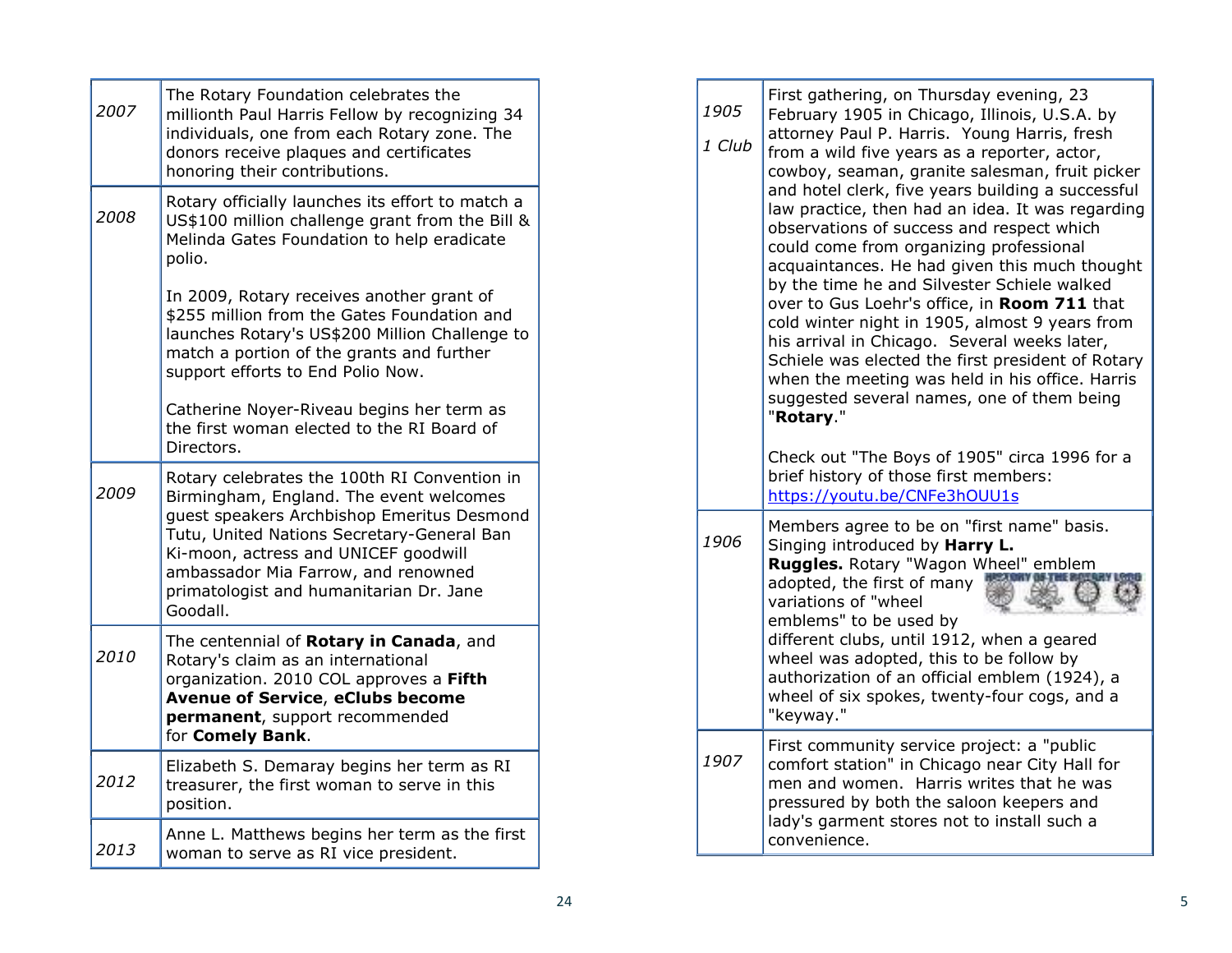| 1908<br>2 Clubs | Second club formed in San<br>Francisco California, U.S.A. by<br>businessman Homer Wood. Paul<br>Harris had asked Chicago Rotarian,<br>Manuel Munoz, who was being sent<br>to San Francisco by his employer,<br>to "spread the word" about Rotary. The timing<br>was perfect. San Francisco businessmen needed<br>a boost. It has been just two years since<br>the devastating earthquake of 1906 which<br>nearly destroyed the city. | 2003 | Rotary Global History adds the "First Club"<br>of each Rotary country to the project.<br>Following the convention in Brisbane,<br>the Centennial Bell begins its journey to all<br>of the "First 100 Clubs" of Rotary to conclude<br>that tour at Chicago for the convention in<br>2005. Rotary Global History combines 12<br>websites into 1 and surrenders 59 domain<br>names to Rotary International in compliance<br>with newly written domain policy. RI's board<br>officially congratulates the ambitious project. |
|-----------------|--------------------------------------------------------------------------------------------------------------------------------------------------------------------------------------------------------------------------------------------------------------------------------------------------------------------------------------------------------------------------------------------------------------------------------------|------|--------------------------------------------------------------------------------------------------------------------------------------------------------------------------------------------------------------------------------------------------------------------------------------------------------------------------------------------------------------------------------------------------------------------------------------------------------------------------------------------------------------------------|
| 1909<br>7 Clubs | <b>Homer Wood then</b><br>organized Oakland, California,<br>#3, Seattle, Washington, USA<br>#4 and Los Angeles, California, USA<br>$\#$ 5 by the end of 1909. Two days<br>after Christmas, Seattle #4                                                                                                                                                                                                                                |      | 3 October 2003, the Board of Directors of<br>Rotary International officially recognizes<br>Rotary Global History as the newest<br>fellowship of Rotary, under the name "Rotary<br>Global History                                                                                                                                                                                                                                                                                                                         |
|                 | organized Tacoma, Washington, USA #8. It was<br>an answer to Paul Harris' prayers. Rotary was<br>an idea that could be taken to many cities.                                                                                                                                                                                                                                                                                         | 2005 | 23 February 2005: The Rotary Club of<br>Chicago and Rotary International celebrated<br>the centennial of the first meeting of four<br>men whose gathering became a worldwide<br>movement.<br>Centennial of the "Room 711" meeting                                                                                                                                                                                                                                                                                        |
|                 |                                                                                                                                                                                                                                                                                                                                                                                                                                      |      | Rotary International convened                                                                                                                                                                                                                                                                                                                                                                                                                                                                                            |

| 2006 | Rotary opens extension to <b>China</b> and <b>Cuba</b> .<br>Only four countries remain polio-endemic:<br>Afghanistan, India, Nigeria, and Pakistan.<br>Polio cases worldwide have dropped by 99<br>percent since 1985. |
|------|------------------------------------------------------------------------------------------------------------------------------------------------------------------------------------------------------------------------|
|      |                                                                                                                                                                                                                        |

Rotary.

Foundation.

the Centennial Convention (19-22 June 2005) in Chicago, Illinois, the birthplace of

Carolyn E. Jones begins her term as the first woman appointed as trustee of The Rotary

2005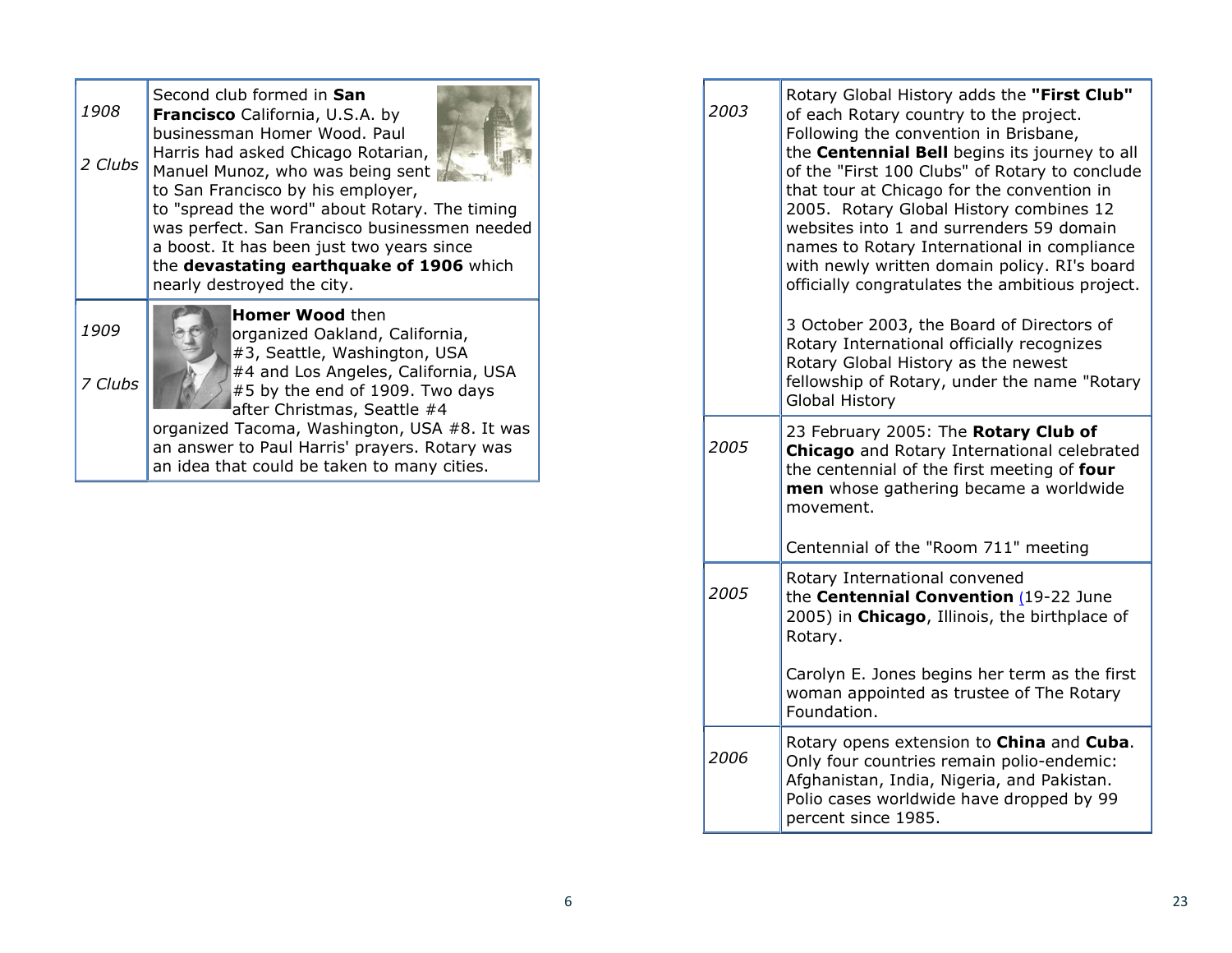| 1990-<br>1991           | Preserve Planet Earth program<br>inspires some 2,000 Rotary-<br>sponsored environmental<br>projects. A re-birth of Paul and<br>Jean Harris' "Friendship Trees"<br>good-will trips of the 30's and<br>40's results in the planting of hundreds of<br>thousands of trees under the leadership of<br>another "Paul" PRIP Paulo Costa, 1990-1991<br>Brazil (d2000) |  |
|-------------------------|----------------------------------------------------------------------------------------------------------------------------------------------------------------------------------------------------------------------------------------------------------------------------------------------------------------------------------------------------------------|--|
| 1994                    | Western Hemisphere declared polio-free                                                                                                                                                                                                                                                                                                                         |  |
| 1995                    | In July, eight women become district<br>governors, the first elected to this role: Mimi<br>Altman, Gilda Chirafisi, Janet W. Holland,<br>Reba F. Lovrien, Virginia B. Nordby, Donna J.<br>Rapp, Anne Robertson, and Olive P. Scott.                                                                                                                            |  |
| 1997                    | Rotary returns to China, in Hong Kong                                                                                                                                                                                                                                                                                                                          |  |
| 1999                    | Rotary Centers for International Studies in<br>Peace and Conflict Resolution established                                                                                                                                                                                                                                                                       |  |
| 2000                    | (Rotary Global History) is organized 11<br>October 2000 by club #43 in Pueblo,<br>Colorado USA The first Rotary Global<br><b>History Day</b><br>First provisional Rotary Club in Mainland                                                                                                                                                                      |  |
|                         | China since WWII in Shanghai.<br>30,000th Rotary club chartered Rotary                                                                                                                                                                                                                                                                                         |  |
| 2001<br>30,000<br>Clubs | <b>Global History</b><br>establishes 30000partners.org Rotary<br>returns to mainland China in Shanghai and<br>Beijing                                                                                                                                                                                                                                          |  |

1910

16 Clubs

San Francisco Rotarian William **Stuart Morrow** becomes an unlikely figure in Rotary Global History. His San Francisco business dissolves and he returns home to Dublin, Ireland

and brings Rotary with him. He organizes several clubs in Ireland and the UK. He has the full the endorsement of Paul Harris and Ches Perry, until he runs afoul of London Rotarians.



First Rotary convention was held in Chicago, 15-17 August, with sixteen clubs in Rotary. The National Association of Rotary Clubs was formed. Paul Harris was elected president of the Association and

served two terms. Chesley R. Perry began 32 years of service as Secretary, then General Secretary of Rotary from 1910-1942. Rotary "principles" adopted in form of five objectives.

Rotary becomes "international" on 3 November 1910 with the "organization" of Rotary Club of **Winnipeg**, Canada. Winnipeg then was chartered as Club #35 on 13 April 1912 prior to the **Duluth**, Minnesota USA convention when Rotary became the International Association of Rotary Clubs.



Paul becomes a founding member of the Prairie Club of Chicago. On one of the club's early hikes a beautiful young woman from Edinburgh, Scotland points out a tear in his jacket and offers to fix it. Jean Thomson and Paul

Harris were married several months later. In two years he bought her a large home and they named their home after a road in Edinburgh, "Comely Bank." There they started their lifelong friendship garden.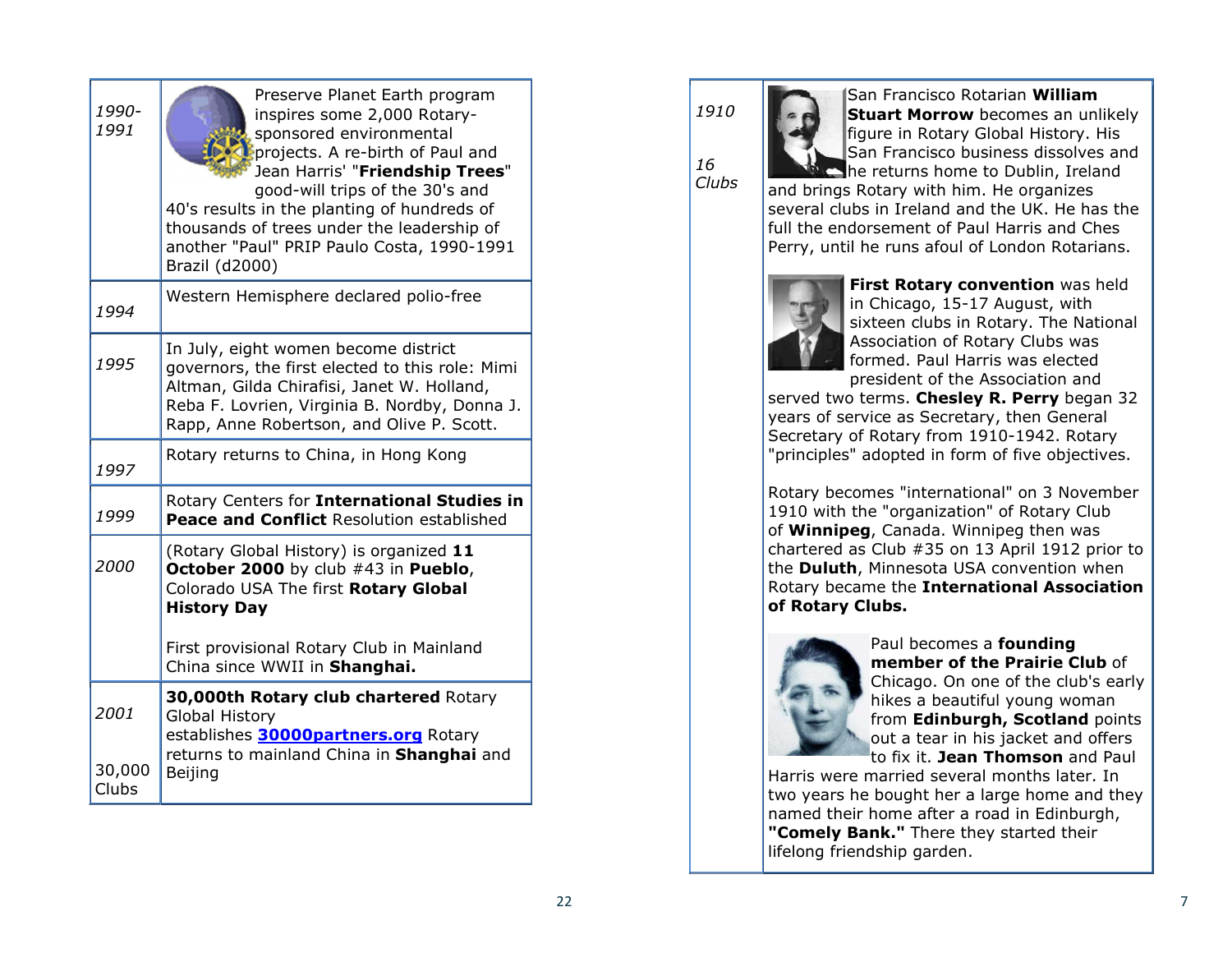| 1911<br>31<br>Clubs | The Rotary Convention was held in Portland.<br>15 new clubs had joined the ranks of NARC.<br>Many others were organized and "doing"<br>business as those in the United Kingdom were.<br>By Rotary's 25th anniversary, Rotary had<br>spread rapidly across the Atlantic to Ireland,<br>Great Britain and Western Europe. Clubs were<br>organized in Dublin and Belfast Ireland, and<br>London and Manchester England. These<br>were followed in 1912 by clubs in Glasgow and<br>Edinburgh. Harry Lauder was one among many<br>Britons who embraced Rotary in those early                                |  | 1987 | On 4 May, the U.S. Supreme Court rules that<br>Rotary clubs may not exclude women<br>from membership on the basis of gender.<br>Rotary issues a policy statement that any<br>Rotary club in the United States can admit<br>qualified women into membership.<br>The Rotary Club of Marin Sunrise, California<br>(formerly Larkspur Landing), is chartered on<br>28 May. It becomes the first club after the<br>U.S. Supreme Court ruling to have women as<br>charter members. |
|---------------------|--------------------------------------------------------------------------------------------------------------------------------------------------------------------------------------------------------------------------------------------------------------------------------------------------------------------------------------------------------------------------------------------------------------------------------------------------------------------------------------------------------------------------------------------------------------------------------------------------------|--|------|------------------------------------------------------------------------------------------------------------------------------------------------------------------------------------------------------------------------------------------------------------------------------------------------------------------------------------------------------------------------------------------------------------------------------------------------------------------------------|
|                     | days. As one of the world's most popular<br>entertainers through the first half of the<br>century, Lauder joined the Rotary Club<br>of Glasgow in 1914. A year later he wrote,<br>"Rotary is going to be the greatest and<br>grandest cooperative institution ever founded".<br>The <b>National Rotarian</b> magazine was born<br>with General Secretary Ches Perry as the<br>editor.<br>22 August 1911, Rotarian Frank Collins,<br>introduced what was to become "Service<br>above Self" to Rotary.<br>At the same convention, "He Profits Most Who<br>Serves Best" was introduced to the convention. |  |      | Sylvia Whitlock, of the Rotary Club of<br>Duarte, California, becomes the first female<br>Rotary club president.                                                                                                                                                                                                                                                                                                                                                             |
|                     |                                                                                                                                                                                                                                                                                                                                                                                                                                                                                                                                                                                                        |  | 1988 | In November, the RI Board of Directors issues<br>a policy statement recognizing the right of<br>Rotary clubs in Canada to admit female<br>members based on a Canadian law similar to<br>that upheld by the U.S. Supreme Court.                                                                                                                                                                                                                                               |
|                     |                                                                                                                                                                                                                                                                                                                                                                                                                                                                                                                                                                                                        |  | 1989 | At its first meeting after the 1987 U.S.<br>Supreme Court decision, the Council on<br>Legislation votes to eliminate the<br>requirement in the RI Constitution that<br>membership in Rotary clubs be limited to<br>men. Women are welcomed into Rotary clubs<br>around the world.                                                                                                                                                                                            |
|                     | This was the work of Arthur "Fred" Sheldon,<br>teacher of business, creator of Rotary's<br>"classification system," author of one of our<br>mottos. One of Rotary's most forward "Early<br>Leaders."                                                                                                                                                                                                                                                                                                                                                                                                   |  | 1990 | Rotary Club of Moscow<br>charted first ever club in the<br>Soviet Union                                                                                                                                                                                                                                                                                                                                                                                                      |
|                     | At the 1911 convention in Portland, the Rotary<br>Club of Seattle proposes a platform that<br>becomes the Rotary platform. Today's<br>platform is much the same.                                                                                                                                                                                                                                                                                                                                                                                                                                       |  |      |                                                                                                                                                                                                                                                                                                                                                                                                                                                                              |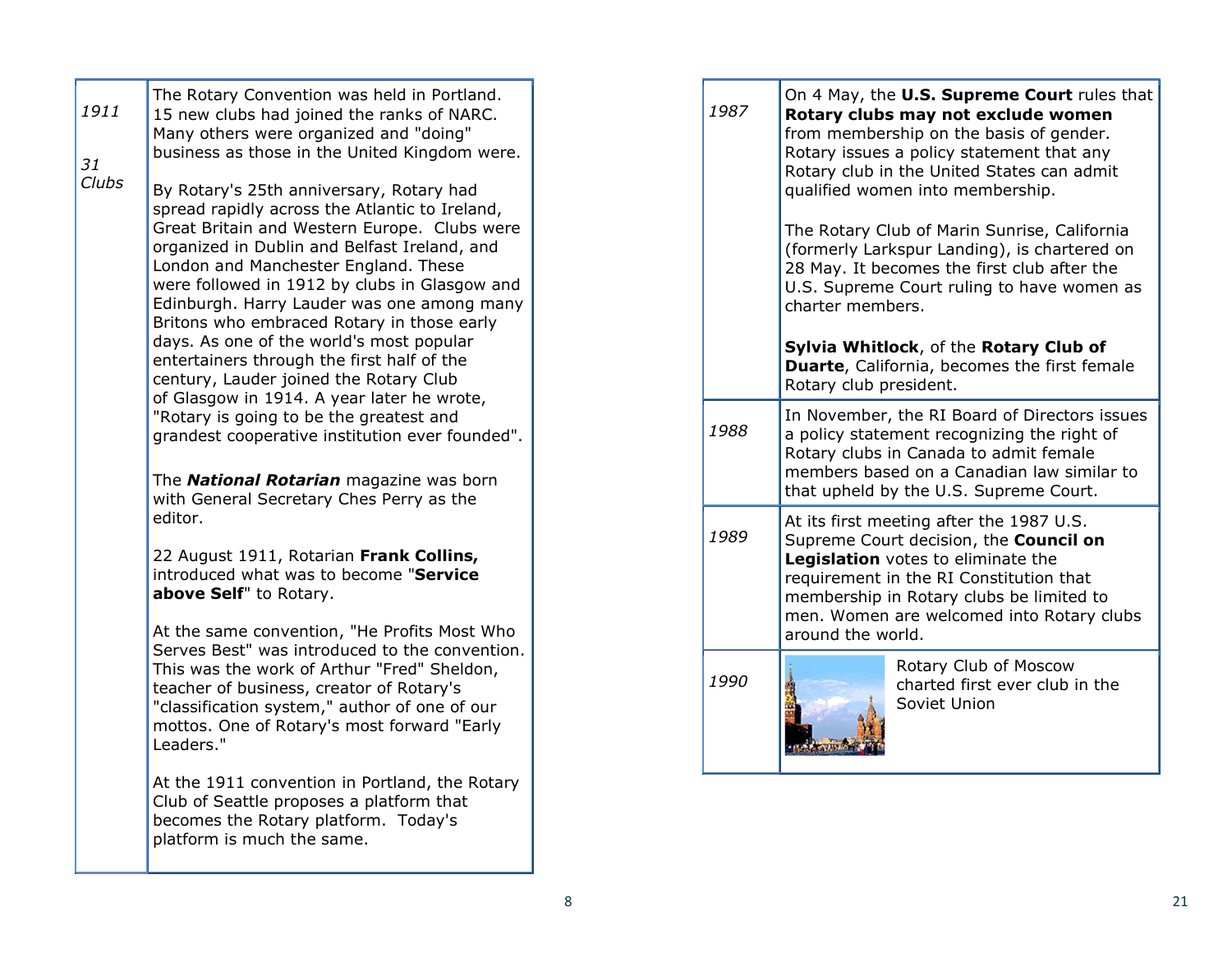| 1977 | Three separate proposals to admit women into<br>membership are submitted to the Council on<br>Legislation for consideration at the 1977<br>Rotary Convention. A Brazilian club makes a<br>different proposal to admit women as<br>honorary members.                                                                 |
|------|---------------------------------------------------------------------------------------------------------------------------------------------------------------------------------------------------------------------------------------------------------------------------------------------------------------------|
|      | The Rotary Club of Duarte, California, USA,<br>admits women as members in violation of the<br>RI Constitution and Standard Rotary Club<br>Constitution. Because of this violation, the<br>club's membership in Rotary International is<br>terminated in March 1978. (The club was<br>reinstated in September 1986.) |
| 1978 | Tokyo convention, R.I.'s largest ever - 39,834<br>registrants                                                                                                                                                                                                                                                       |
| 1980 | The RI Board of Directors and Rotary clubs in<br>India, Sweden, Switzerland, and the United<br>States propose an enactment to remove from<br>the RI and club constitutions and bylaws all<br>references to members as "male persons."                                                                               |
| 1983 | In a lawsuit filed by the Duarte club, the<br>California Superior Court rules in favor of<br>Rotary International, upholding gender-based<br>qualification for membership in California<br>Rotary clubs.                                                                                                            |
| 1985 | Rotary announces PolioPlus<br>program to immunize all<br>the children of the world<br>against polio                                                                                                                                                                                                                 |
| 1986 | The California Court of Appeals reverses the<br>lower court's decision, preventing the<br>enforcement of the provision in California. The<br>California Supreme Court refuses to hear the<br>case, and it is appealed to the U.S. Supreme<br>Court.                                                                 |

| 1912<br>54<br><b>Clubs</b> | 50 Clubs meet in <b>Duluth</b> with delegates<br>from Winnipeg, Manitoba, Canada and the<br>organization becomes "The International<br>Association of Rotary Clubs." London joins the<br>same year as the 50th club. 5,000 members.<br>Paul Harris is named President emeritus. |
|----------------------------|---------------------------------------------------------------------------------------------------------------------------------------------------------------------------------------------------------------------------------------------------------------------------------|
|                            | First districts (then called divisions) are<br>established, 8 in U.S.A., 2 in Canada, one in<br>Britain and Ireland. By year's end there were<br>54 Clubs                                                                                                                       |
| 1913<br>89                 | During 18-21 August of 1913, 930 Rotarians<br>gathered in <b>Buffalo, NY, USA for the fourth</b><br>convention. The charter process catches up<br>with six UK clubs.                                                                                                            |
| Clubs                      | Rotary contributes \$25,000 active relief funds<br>to help flood victims in Ohio and Indiana                                                                                                                                                                                    |
|                            | 30 October 1913, the first meeting of British<br>Clubs which would become RIBI (Rotary<br>International in Great Britain and Ireland)                                                                                                                                           |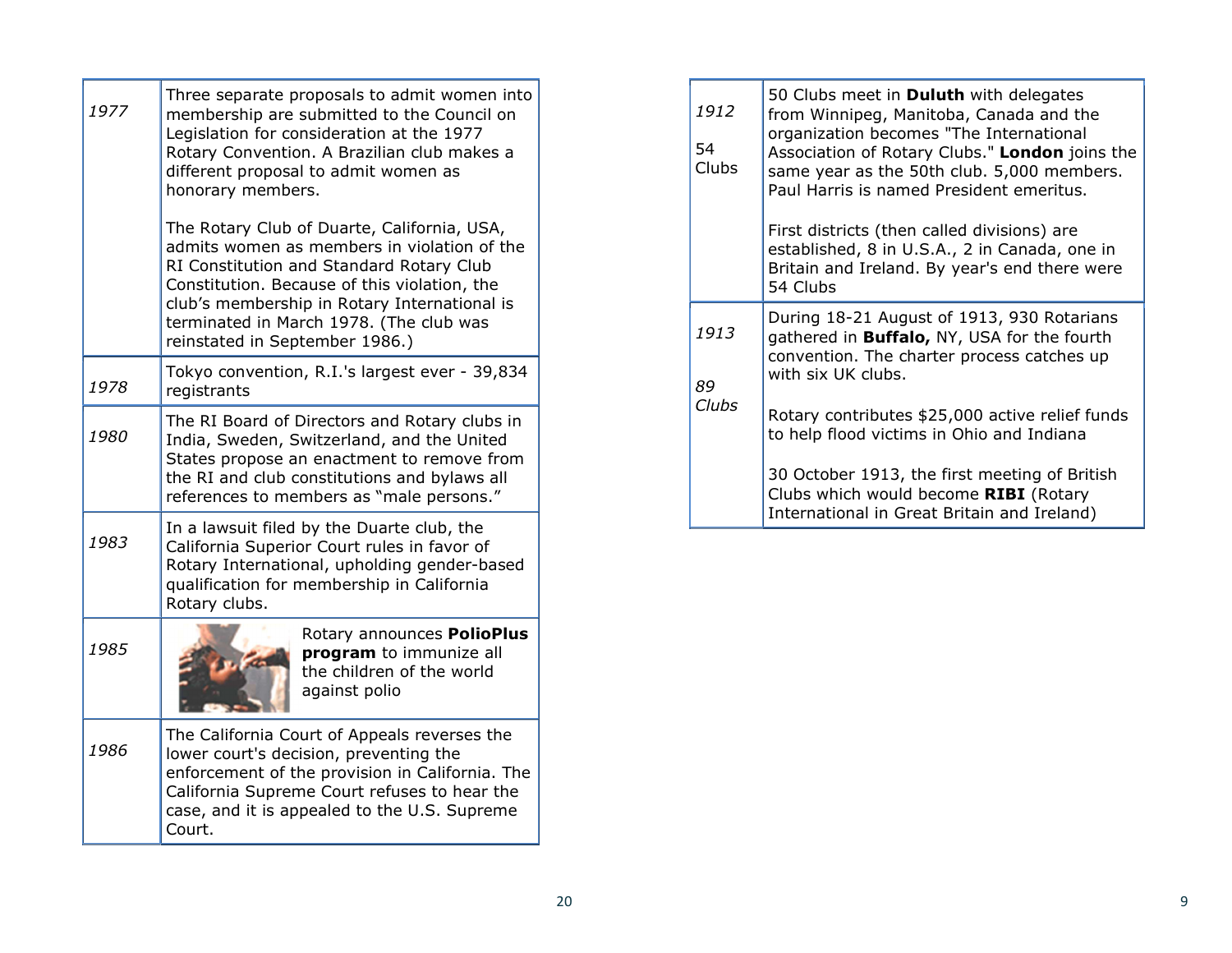| 1914<br>100th<br>Club | The 100th club of the International<br>Association of Rotary Clubs is formed on 1<br>March in Phoenix, AZ, USA. However, on that<br>particular Sunday, and only that one day in<br>March, there was not one qualified application<br>but six. There is no record of how #100, of the<br>six $(*100 - 105)$ was determined from that<br>selection.                                                                                      |
|-----------------------|----------------------------------------------------------------------------------------------------------------------------------------------------------------------------------------------------------------------------------------------------------------------------------------------------------------------------------------------------------------------------------------------------------------------------------------|
|                       | 22-26 June and 1,288 Rotarians make the long<br>journey to Houston, TX, USA for the<br>International Convention, 123 Clubs and<br>15,000 Rotarians were represented.                                                                                                                                                                                                                                                                   |
|                       | Rotarian Henry Brunier of San Francisco and<br>his wife "Ann" boarded a special train for the<br>convention. Since Ann was the only woman on<br>the train for most of the trip, the other<br>Rotarians began calling her "Rotary Ann". In<br>Houston the Bruniers met Guy and Ann<br>Gundaker of Philadelphia. Soon the name<br>"Rotary Ann" belonged to Guy's wife as well.<br>The term "Rotary Ann" lasted until the late<br>1980's. |
|                       | War - British Clubs involved in relief work e.g.,<br>housing Belgian refugees                                                                                                                                                                                                                                                                                                                                                          |
| 1915<br>200           | The term "Governor" is established for<br>districts. Columbus, GA., U.S.A. is Charter<br>#200                                                                                                                                                                                                                                                                                                                                          |
| Clubs                 |                                                                                                                                                                                                                                                                                                                                                                                                                                        |
| 1916                  | El Club Rotario de la Habana, capital of Cuba,<br>became the first club in a non-English<br>speaking country on 1 June 1916.                                                                                                                                                                                                                                                                                                           |

| 1963 | Jean Harris, dies in Edinburgh, Scotland                                                                                                                                                                                                                                                                             |
|------|----------------------------------------------------------------------------------------------------------------------------------------------------------------------------------------------------------------------------------------------------------------------------------------------------------------------|
| 1964 | The Council on Legislation agenda contains an<br>enactment proposed by a Rotary club in Ceylon<br>(now Sri Lanka) to permit the admission of<br>women into Rotary clubs. Delegates vote that<br>it be withdrawn. Two other proposals to allow<br>women to be eligible for honorary membership<br>are also withdrawn. |
| 1965 | Rotary Foundation launches Matching Grants<br>and Group Study Exchange programs                                                                                                                                                                                                                                      |
| 1968 | Rotarian Colonel Frank Borman carries a Rotary<br>Banner with him on Apollo VIII Lunar Mission.<br>This banner was later presented to Rotary<br>International President Togasaki in Honolulu,<br>Hawaii by Colonel Borman.                                                                                           |
| 1969 | Astronaut Buzz Aldrin, an honorary Rotarian of<br>the Rotary Club of Spring Lake-Brielle (New<br>Jersey) where his father was a member and a<br>member of the Rotary Club of Space Center<br>(Houston), plan ted a Four-Way Test pin on the<br>moon when he landed Apollo 11.                                        |
| 1972 | As more women begin reaching higher<br>positions in their professions, more clubs begin<br>lobbying for female members. A U.S. Rotary<br>club proposes admitting women into Rotary at<br>the 1972 Council on Legislation.                                                                                            |
| 1976 | Homer Wood, founder of RC of San<br>Francisco, and instrumental in the formation<br>of Oakland, Seattle, and Los Angeles, dies<br>in June.                                                                                                                                                                           |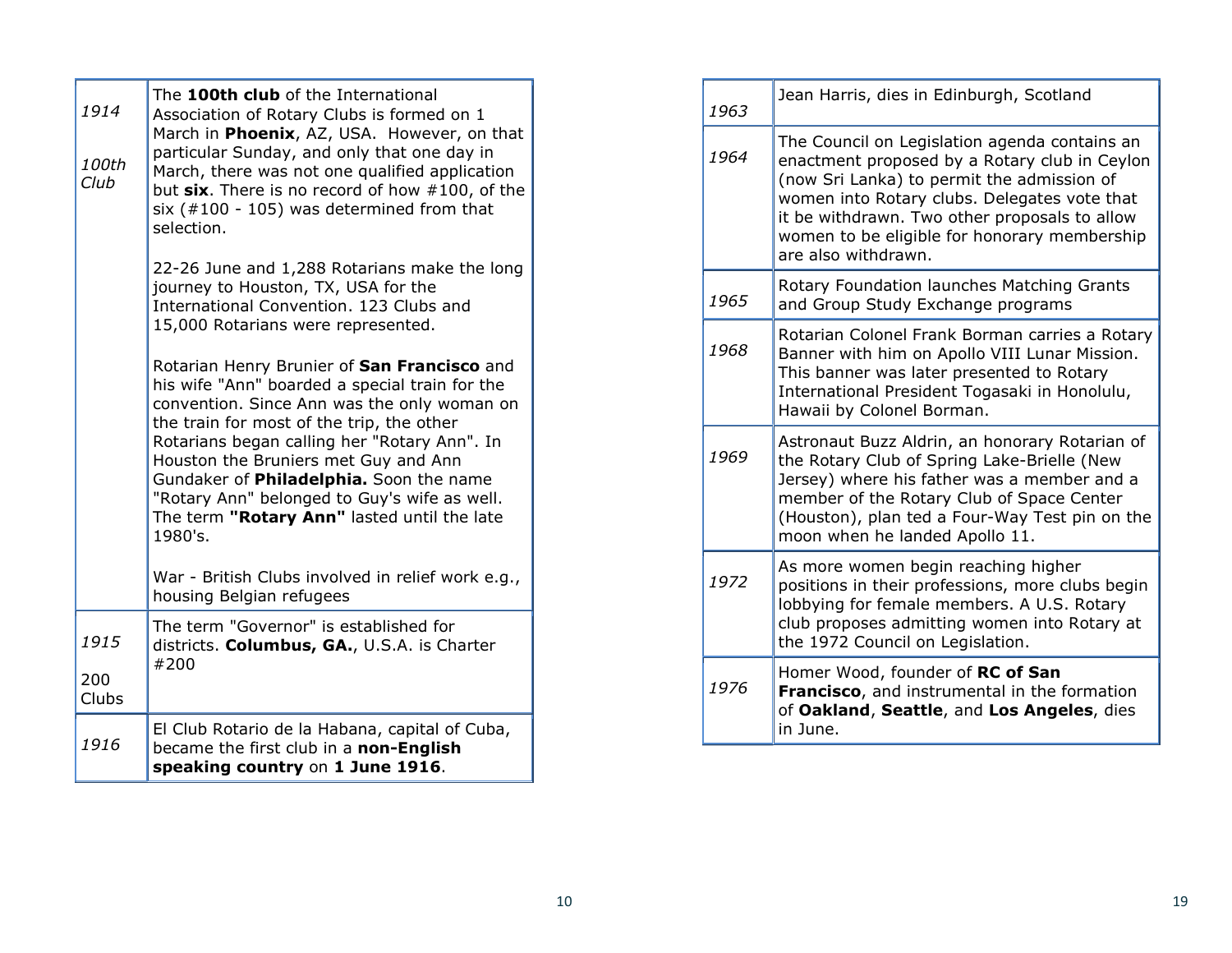| 1950 | An enactment to delete the word "male" from<br>the Standard Rotary Club Constitution is<br>proposed by a Rotary club in India for the<br>Council on Legislation meeting at the 1950<br>Rotary Convention.                                                                                                                                                                                                                                                                                                                                                                                                                                                        |  |
|------|------------------------------------------------------------------------------------------------------------------------------------------------------------------------------------------------------------------------------------------------------------------------------------------------------------------------------------------------------------------------------------------------------------------------------------------------------------------------------------------------------------------------------------------------------------------------------------------------------------------------------------------------------------------|--|
| 1955 | Rotary's Golden Jubilee is celebrated on 23<br>February with much fanfare in Chicago. Then<br>on May 29 through June 2, the 46th<br><b>Convention</b> again celebrates the 50th year of<br>Rotary and features a last appearance by<br>Rotary's "First Lady." Following the 50th<br>anniversary convention (1955), held in<br>Chicago, Jean Thomson Harris returned to<br>Edinburgh.                                                                                                                                                                                                                                                                             |  |
| 1957 | Donald MacRae, original composer of the Fifth<br>Object of Rotary, dies.                                                                                                                                                                                                                                                                                                                                                                                                                                                                                                                                                                                         |  |
| 1959 | Harry Ruggles, the "Fifth Rotarian" dies on 23<br>April                                                                                                                                                                                                                                                                                                                                                                                                                                                                                                                                                                                                          |  |
| 1960 | $\sum_{i=1}^{NLOW}$ by orbits deep as the stress of Galaxys last and the second star. Thus, as the mass from the first-deep spatial and the space spatial and the South Labo Share below the first diabase is small case below the<br><b>Chesley Reynolds</b><br>Perry, secretary of<br>Rotary 1910-1942 dies<br>quark after<br>some line with cancelested boxes. Well you define the contrast lower be contrasted boxes. Well be<br>$\frac{1}{2}$ in a solid of the contrast of the contrast of the state<br>$\frac{1}{2}$ and $\frac{1}{2}$ and $\frac{1}{2}$ and<br>$\frac$<br>21 February 1960. Called<br>the "Builder of Rotary" by<br>founder Paul Harris. |  |
|      | Article from the April issue of The Rotarian                                                                                                                                                                                                                                                                                                                                                                                                                                                                                                                                                                                                                     |  |
| 1962 | First Interact club was formed by Melbourne,<br>Florida U.S.A. Rotary Club. In August of 1962,<br>Jean Harris attends a small reception for the<br>50th anniversary of RC of Edinburgh. RI<br>president elect Carl P. Miller was in<br>attendance. RC of Edinburgh kept in close<br>touch with Mrs. Harris until her death. The<br>club maintains signs and remembrances to<br>this day.                                                                                                                                                                                                                                                                         |  |

## 1917

300 Clubs

Clubs



In 1917, Arch C. Klumph, Rotary's sixth president, proposed to the Rotary International Convention in Atlanta, Georgia, USA, the creation of an "endowment fund for Rotary . . . for the purpose of doing good in the

world in charitable, educational, and other avenues of community service." A few months later, the endowment received its first contribution of \$26.50 from the Rotary Club of Kansas City, Missouri, USA.

| Also at the 1917 convention: Klumph<br>insisted that the District Governors know the<br>International Constitution and be acquainted<br>with Rotary Global History. |
|---------------------------------------------------------------------------------------------------------------------------------------------------------------------|
| Club #300 Huntington, Indiana, U.S.A.                                                                                                                               |
|                                                                                                                                                                     |

| 1918 | Club $#400$ Fort Scott, Kansas, U.S.A. $40,000$<br>members' world-wide. |
|------|-------------------------------------------------------------------------|
| 400  | One of the less well known Rotary Clubs and                             |

| Clubs | <u>UITE UI LITE IESS WEIL NIJUWII INULGI Y CIUDS UITU,</u><br>indeed, one that was never chartered was<br>the <b>ALLIED ROTARY CLUB OF</b><br><b>FRANCE.</b> Before he left the United States for<br>Europe in the later days of world war<br>one, Ancil Brown, the secretary of the<br>Indianapolis RC and auditor for the YMCA,<br>was authorized by the <b>Board of the IARC</b> to<br>arrange regular meetings for Rotarians<br>stationed in Paris or its vicinity. |  |  |
|-------|-------------------------------------------------------------------------------------------------------------------------------------------------------------------------------------------------------------------------------------------------------------------------------------------------------------------------------------------------------------------------------------------------------------------------------------------------------------------------|--|--|
| 1919  | First Rotary Club in Asia is chartered<br>in Manila. 1 June 1919                                                                                                                                                                                                                                                                                                                                                                                                        |  |  |
| 500   | Club #500 Fremont, Nebraska, U.S.A.                                                                                                                                                                                                                                                                                                                                                                                                                                     |  |  |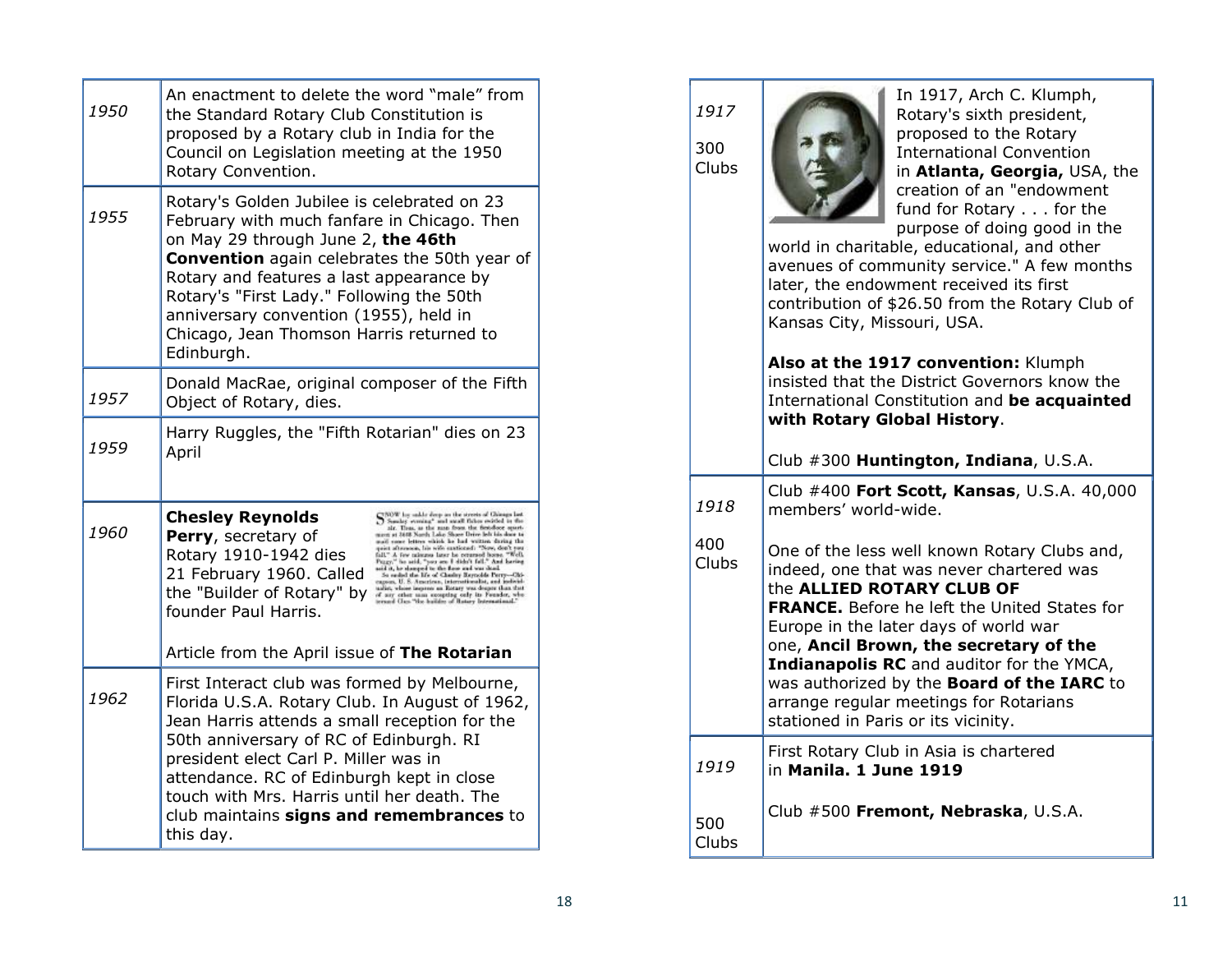| 1921<br>1000                                                                                                                                                                                                                                                                                                                                                                                  | Club #1000 York, England. Rotarians James W.<br>Davidson, of Calgary, and J. Layton Ralston<br>of Halifax, appointed as commissioners to<br>organize clubs in Australia and New Zealand. |  |  |  |
|-----------------------------------------------------------------------------------------------------------------------------------------------------------------------------------------------------------------------------------------------------------------------------------------------------------------------------------------------------------------------------------------------|------------------------------------------------------------------------------------------------------------------------------------------------------------------------------------------|--|--|--|
| <b>Clubs</b>                                                                                                                                                                                                                                                                                                                                                                                  | First Club of Europe (except Ireland and Great<br>Britain) 1 January 1921 RC of Madrid                                                                                                   |  |  |  |
|                                                                                                                                                                                                                                                                                                                                                                                               | First Rotary Club of Australia 21 April 1921 RC<br>of Melbourne                                                                                                                          |  |  |  |
|                                                                                                                                                                                                                                                                                                                                                                                               | First Rotary Club of Africa 1 July 1921, RC of<br><b>Johannesburg</b>                                                                                                                    |  |  |  |
| 1922                                                                                                                                                                                                                                                                                                                                                                                          | The International Association of Rotary Clubs is<br>shortened to Rotary International                                                                                                    |  |  |  |
| 10 January 1924 Mrs. Margarette Oliver<br>1924<br>Golding, Founded the Inner Wheel<br>Movement in the World. Inner Wheel is one of<br>the largest voluntary organizations for women<br>in the world today, formed to complement and<br>support Rotary Clubs and offer the hand of<br>friendship worldwide. Clubs raise money<br>individually and personally for Charities of their<br>choice. |                                                                                                                                                                                          |  |  |  |
|                                                                                                                                                                                                                                                                                                                                                                                               | The new Rotary Logo, designed by Oscar<br>Bjorge of the Rotary Club of Duluth, was<br>adopted by the Rotary International board.                                                         |  |  |  |
| 1925                                                                                                                                                                                                                                                                                                                                                                                          | Club #2000 Ketchikan, Alaska D5010                                                                                                                                                       |  |  |  |
| 2000                                                                                                                                                                                                                                                                                                                                                                                          | The Aims and Objects Plan was adopted by<br>Rotary International at the Ostend, Belgium<br>Convention in 1927.                                                                           |  |  |  |

1947

After a many years of ill health, Rotary founder Paul Harris dies on 27 January. Paul Harris was prominent in other civic and professional work.

Paul's widow, Jean Thomson Harris, suffers a nervous breakdown. Then, alone and childless, sold "Comely Bank" and lived in a Chicago hotel. Until 1955, she was involved in charity and philanthropy.



Also, in 1947 the first 18 Rotary Foundation scholarships were granted.

Both Paul and Silvester Schiele's graves become a memorial.

1948



"My Road to Rotary," the third book and second autobiography, written by Paul P. Harris is published. The first edition included 14 pages of highlights from 1905 -

1948. These were written for the publisher A. Kroch and Son,

by Rotary International under the direction of Rotary's second General Secretary, Philip Lovejoy.

In this book you'll hear Paul tell how Rotary came to be. How he became the person who had the vision to create this great movement. It is the only way to understand the values of Rotary from the man who taught them.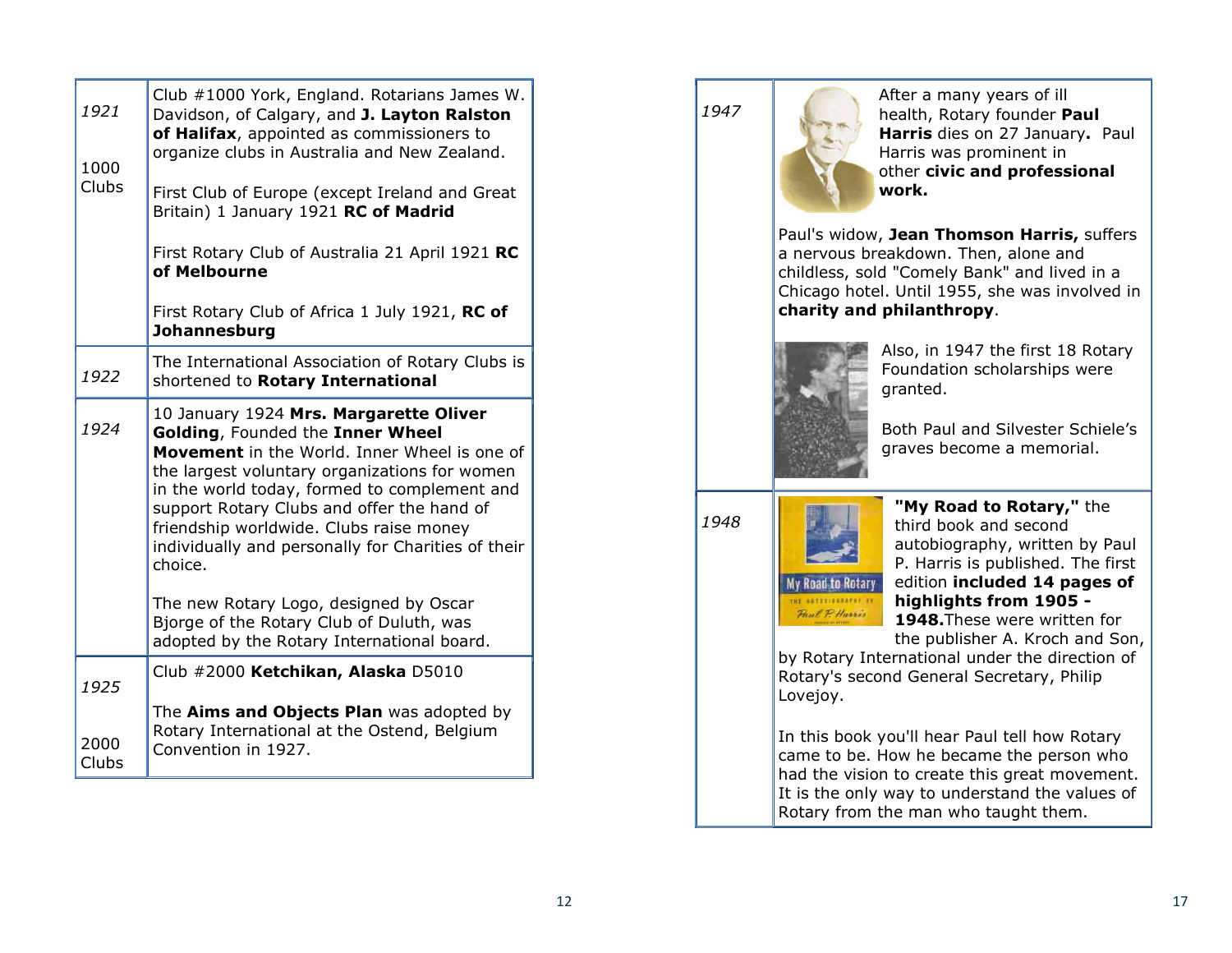| 1942 | "Ches" Perry retires as the first secretary of<br>the National Association of Rotary and then<br>Rotary International after serving over three<br>decades.<br>Seven Rotarians conferred honorary<br>membership on General Douglas Macarthur, in<br>a dark tunnel amongst wounded soldiers, prior<br>to the fall of Corregidor.                                                                                                                                                                                                                                                                                                                                                                                                                                                                                                          | 1928 | Paul Harris' signature is all that<br>is seen on the cover of his 1928<br>autobiography "The Founder of<br>Rotary," with a forward by RI<br>General Secretary Chesley R.<br>Perry.                                                                                                                                                                                                                                                                                                                                    |
|------|-----------------------------------------------------------------------------------------------------------------------------------------------------------------------------------------------------------------------------------------------------------------------------------------------------------------------------------------------------------------------------------------------------------------------------------------------------------------------------------------------------------------------------------------------------------------------------------------------------------------------------------------------------------------------------------------------------------------------------------------------------------------------------------------------------------------------------------------|------|-----------------------------------------------------------------------------------------------------------------------------------------------------------------------------------------------------------------------------------------------------------------------------------------------------------------------------------------------------------------------------------------------------------------------------------------------------------------------------------------------------------------------|
| 1943 | January, 1943 Adoption of the Four Way Test,<br>written by Chicago Rotarian Herb Taylor: "Is<br>it the truth? Is it fair to all concerned? Will it<br>build good will and better friendships? Will it be<br>beneficial to all concerned?"                                                                                                                                                                                                                                                                                                                                                                                                                                                                                                                                                                                               |      | Harris' tour of Europe is<br><b>MY TOUR OF EUROPI</b><br>described in his personal<br>$P_A$ UL P. HARRIS<br>journal.<br>The First Hand Impressions and Exp<br>The Founder of Rotors                                                                                                                                                                                                                                                                                                                                   |
| 1945 | <b>ROTARY AND THE UNITED</b><br><b>NATIONS:</b><br>Forty-nine Rotarians help draft the                                                                                                                                                                                                                                                                                                                                                                                                                                                                                                                                                                                                                                                                                                                                                  |      | NOVEMBER, 1820                                                                                                                                                                                                                                                                                                                                                                                                                                                                                                        |
|      | United Nations Charter in San<br>Francisco. Many of the delegates from around<br>the world were also members of Rotary clubs.                                                                                                                                                                                                                                                                                                                                                                                                                                                                                                                                                                                                                                                                                                           | 1929 | The new Rotary Logo, designed by Oscar<br>Bjorge of the Rotary Club of Duluth, was<br>adopted by Rotary International.                                                                                                                                                                                                                                                                                                                                                                                                |
|      | 17 December 1945 Silvester Schiele dies                                                                                                                                                                                                                                                                                                                                                                                                                                                                                                                                                                                                                                                                                                                                                                                                 | 1932 | The 4-Way Test was                                                                                                                                                                                                                                                                                                                                                                                                                                                                                                    |
| 1946 | <b>Adventures in Service was first</b><br>MY TOUR OF EUROPE<br>PAUL P. HARRIS<br>published in the last year of Paul<br>The Fourier of Reney<br>Harris' life, 1946. It continued to be<br>updated and printed for many<br>$\begin{minipage}{0.9\linewidth} \begin{tabular}{ c c } \hline \textbf{D} & \textbf{D} & \textbf{D} & \textbf{D} & \textbf{D} & \textbf{D} & \textbf{D} & \textbf{D} & \textbf{D} & \textbf{D} & \textbf{D} & \textbf{D} & \textbf{D} & \textbf{D} & \textbf{D} & \textbf{D} & \textbf{D} & \textbf{D} & \textbf{D} & \textbf{D} & \textbf{D} & \textbf{D} & \textbf{D} & \textbf{D} & \textbf{D} & \textbf{D} & \textbf{D} & \textbf$<br>years. For Rotary Global History it<br>constitutes a summary of our project<br>in that it reflects the history and Rotary<br>orientation of the "Paul Harris" years. |      | formulated by<br>The Pour-Way Test<br>Chicago<br>of the things we think, say or do<br><b>L'EDISOPAU</b><br>Rotarian Herbert J.<br>2. Kicken is all consumed."<br>With a field interland and former formulab<br>Taylor who, in the<br>summer of 1932 had<br>a serious business<br>problem. How he solved it is a legend of<br>Rotary. In 1968 Taylor wrote: "I leaned over<br>my desk, rested my head in my hands, and<br>prayed. After a few moments, I looked up and<br>reached for a white paper card. Then I wrote |
|      |                                                                                                                                                                                                                                                                                                                                                                                                                                                                                                                                                                                                                                                                                                                                                                                                                                         |      | down the twenty-four words that had come to                                                                                                                                                                                                                                                                                                                                                                                                                                                                           |

cretary Chesley R. of Europe is his personal igned by Oscar of Duluth, was ational. Test was by rbert J.  $\overline{\phantom{a}}$  in the  $1932$  had **usiness** it is a legend of rote: "I leaned over in my hands, and nts, I looked up and card. Then I wrote ds that had come to me: "Is it the truth? Is it fair to all concerned? Will it build good will and better friendships? Will it be beneficial to all concerned?"